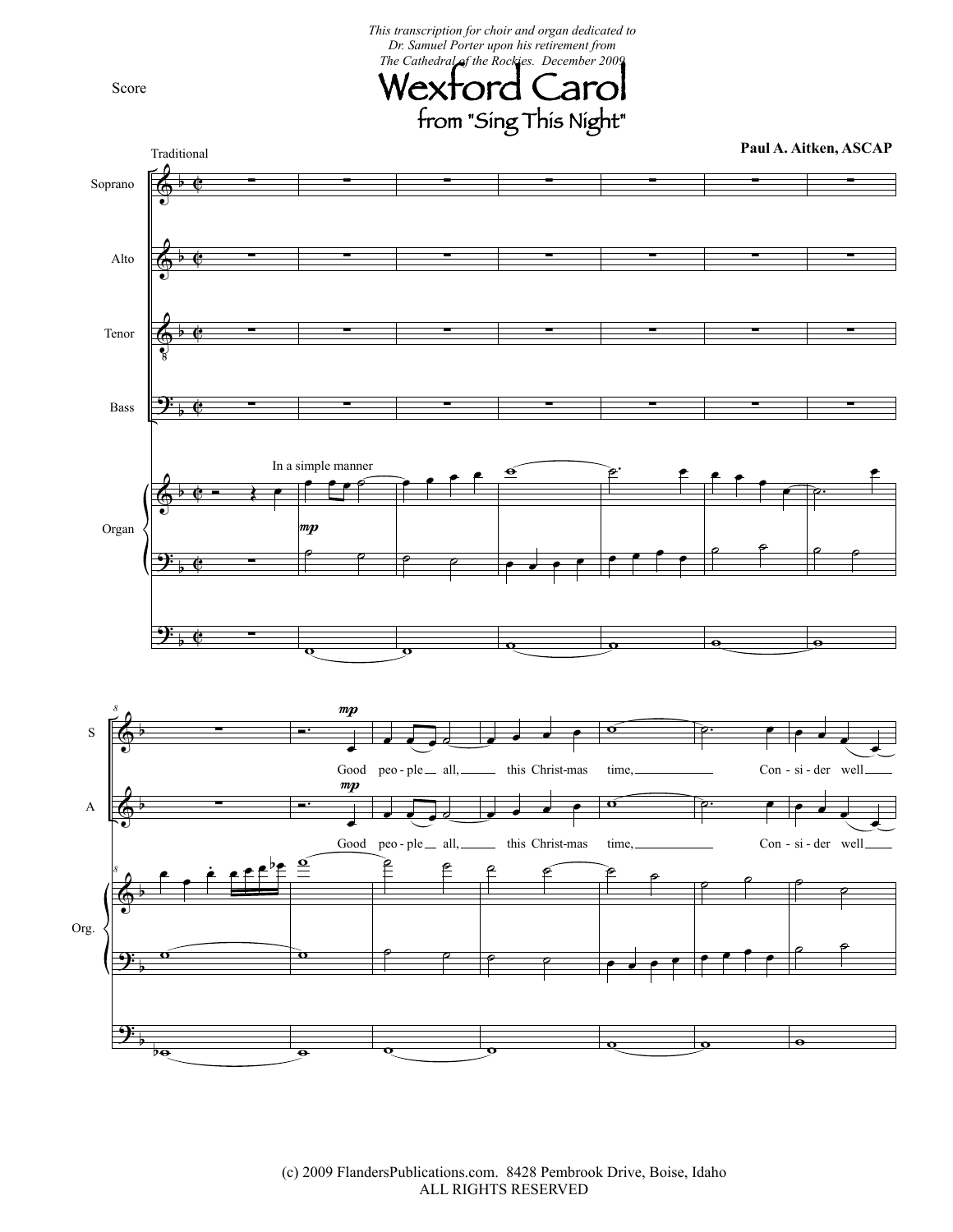

 $\overline{b\sigma}$ .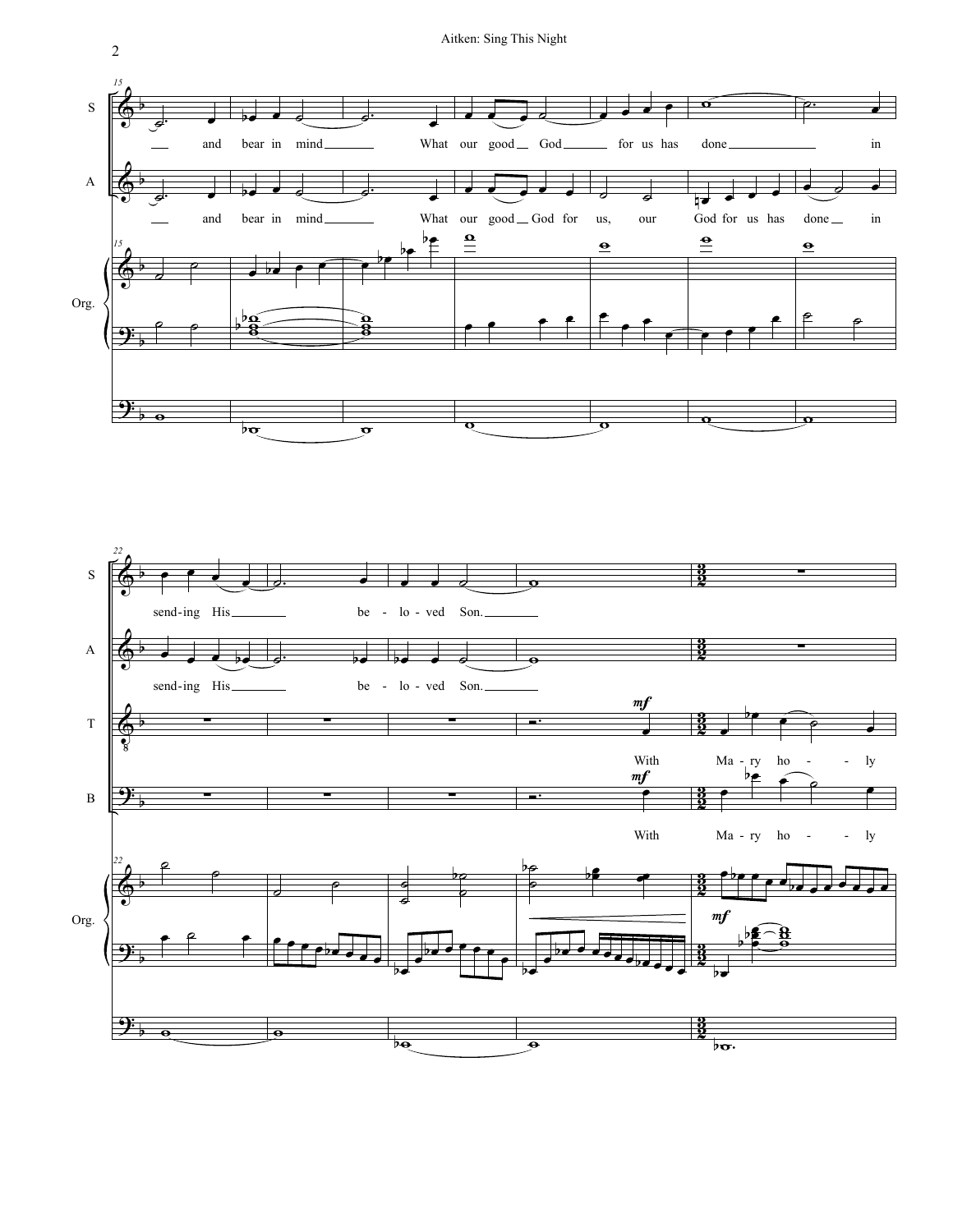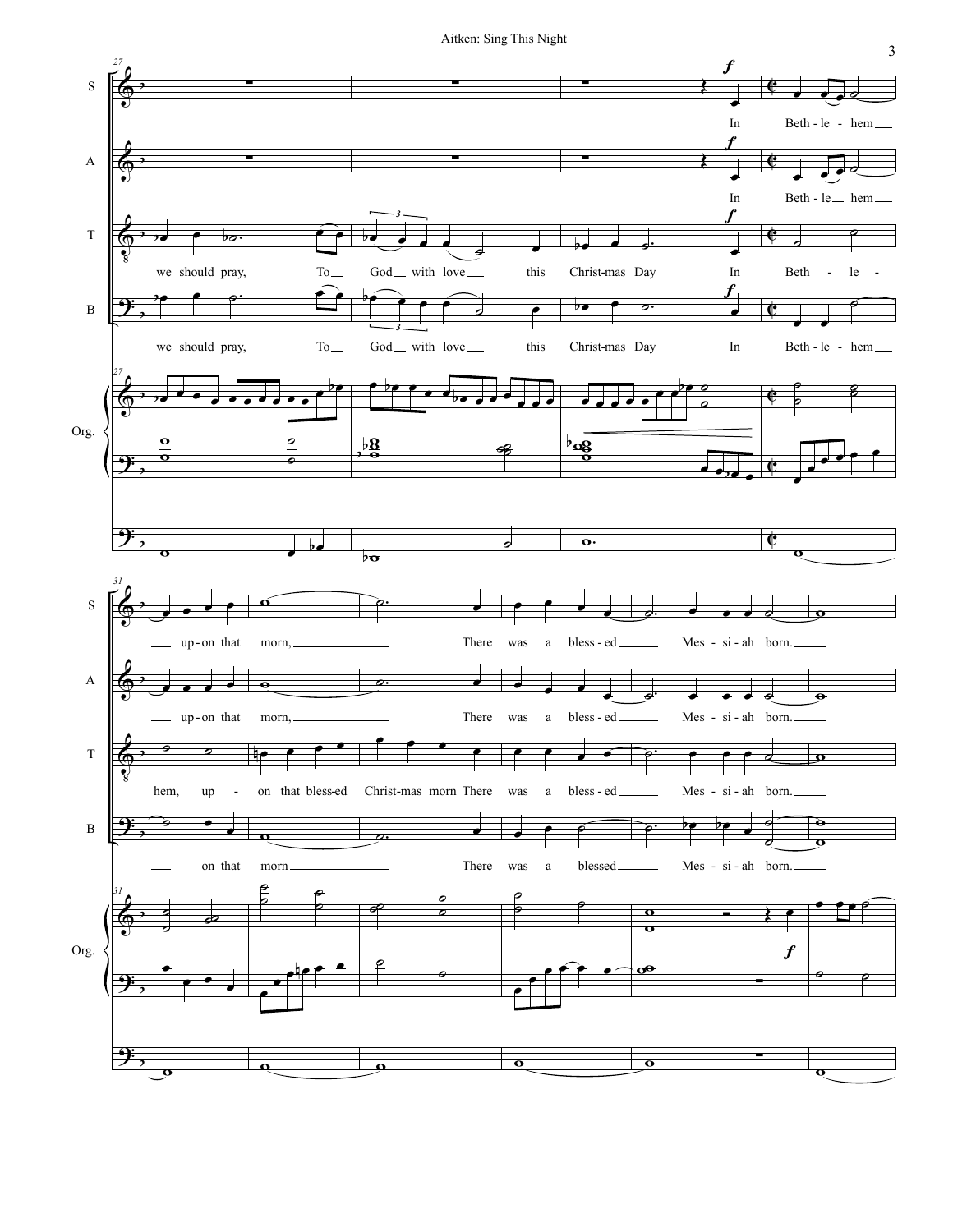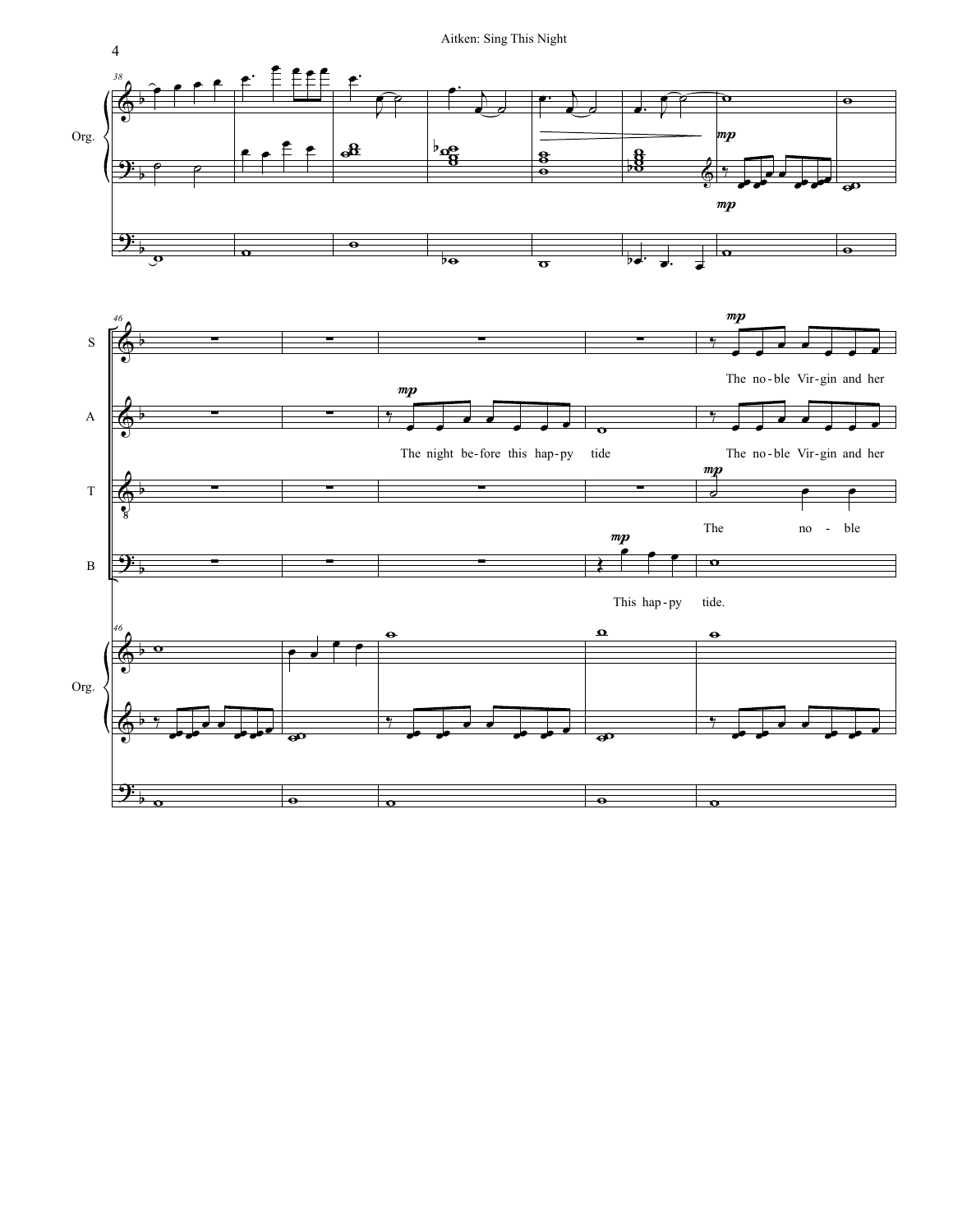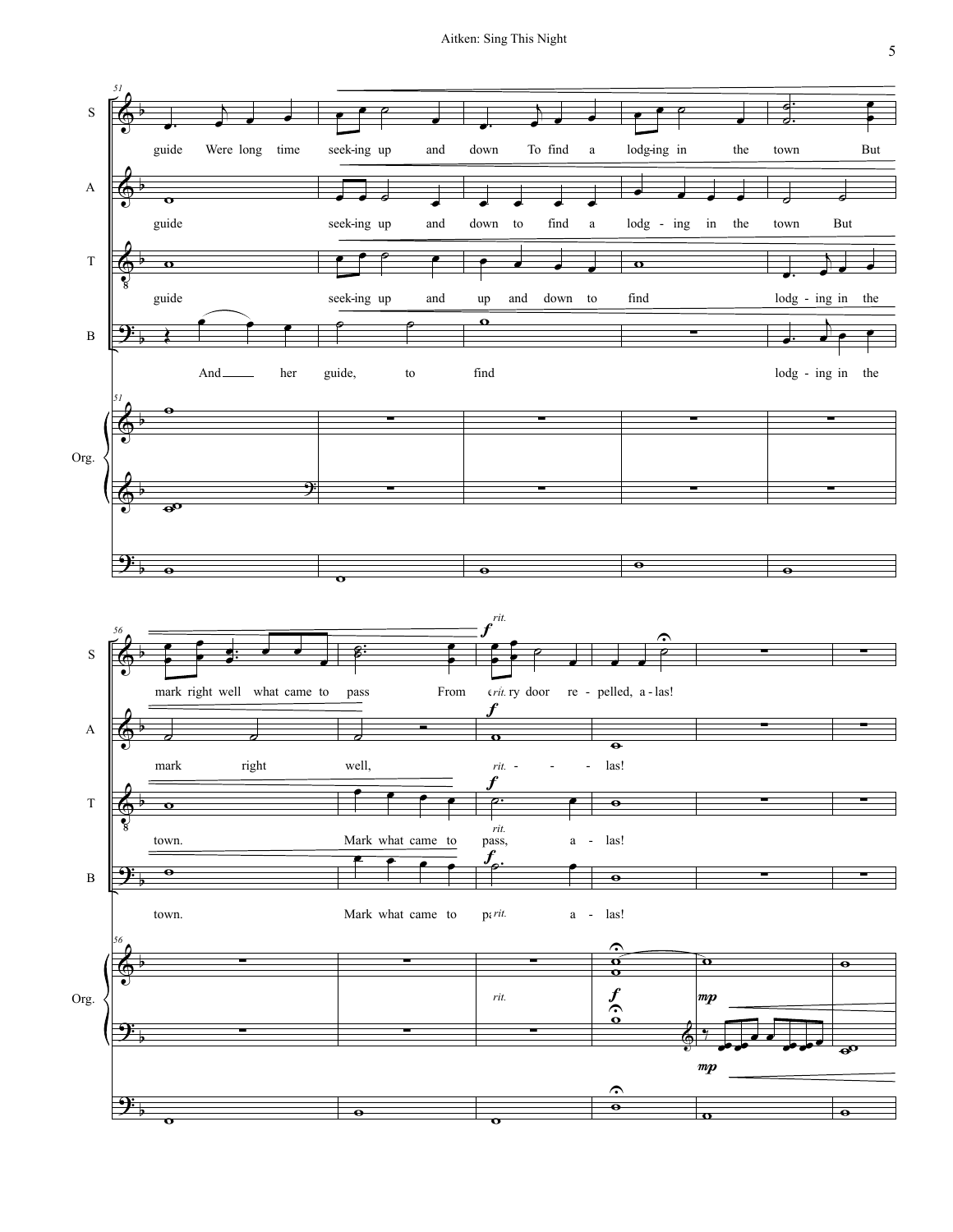<sup>6</sup> Aitken: Sing This Night

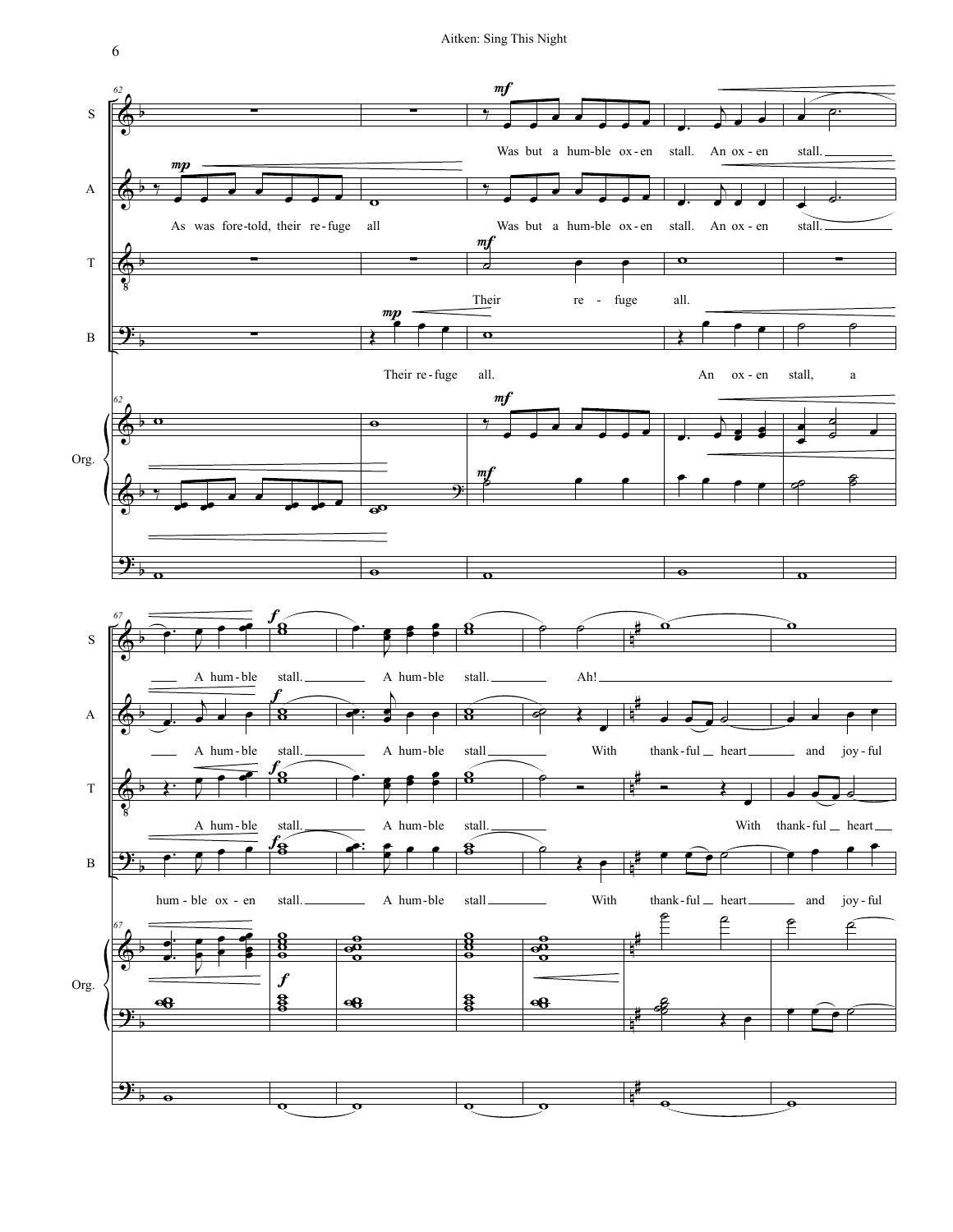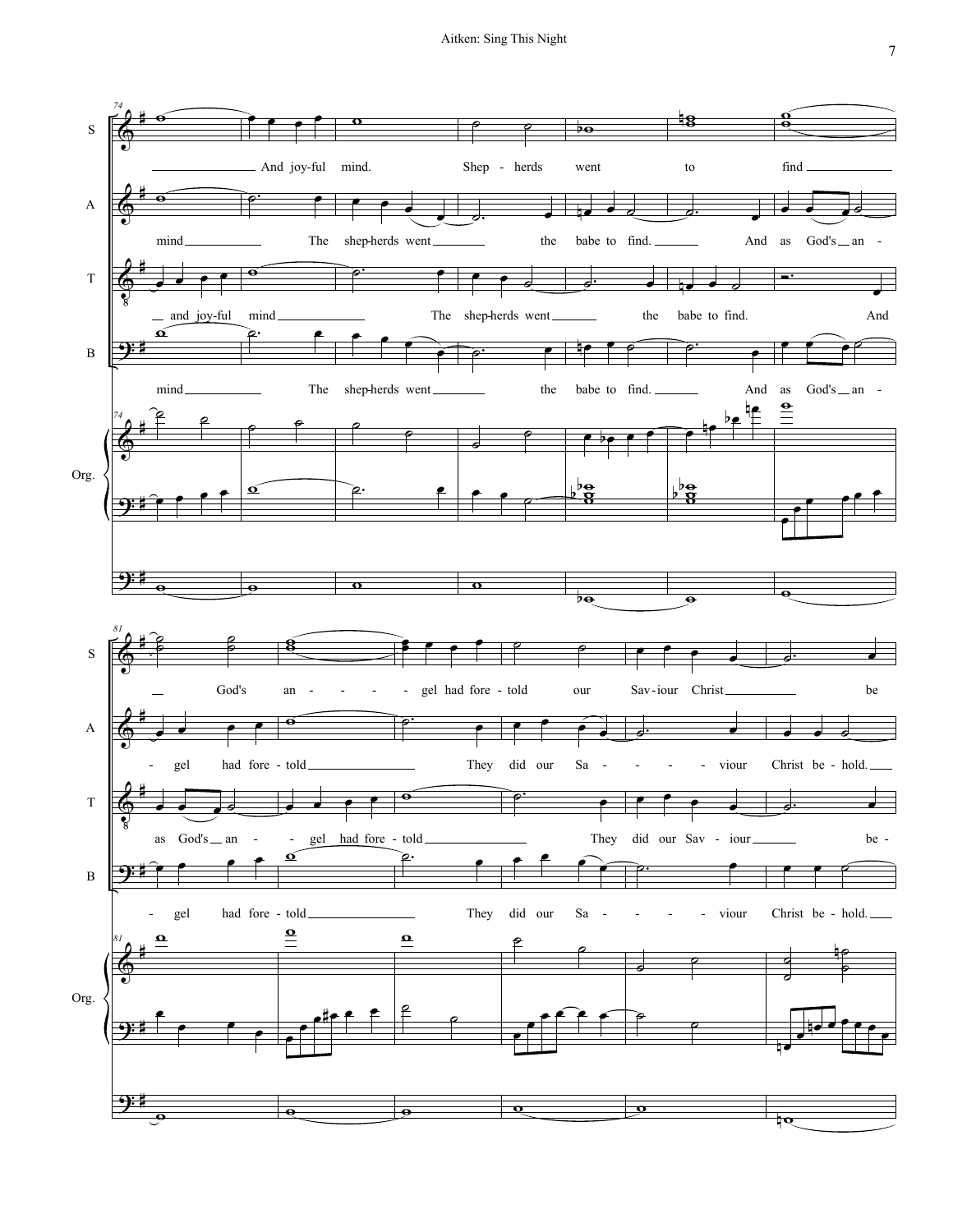